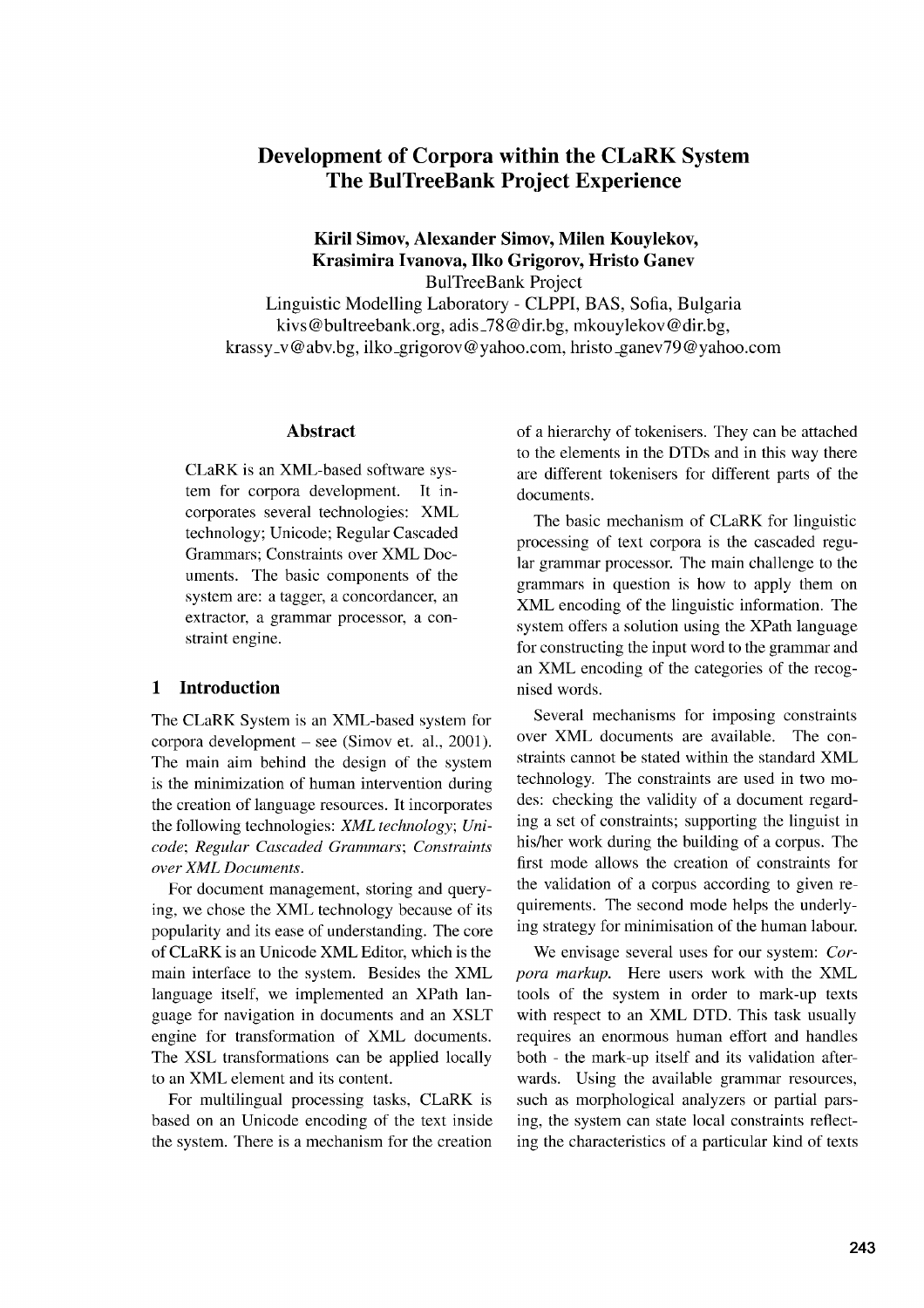or mark-up. *Dictionary compilation for human users.* The system supports the creation of actual lexical entries, whose structure can be defined via an appropriate DTD. The XML tools can be used also for corpus investigation that provides appropriate examples of the word usage in the available corpora. The constraints, incorporated in the system, can be used for writing a grammar over the sublanguages of the definitions, for imposing constraints over elements of lexical entries and the dictionary as a whole. *Corpora investigation.* The CLaRK System offers a rich set of tools for searching over tokens and mark-up in XML corpora, including cascaded grammars, XPath language. Their combinations are used for tasks, such as: extraction of elements from a corpus - for example, extraction of all NPs in the corpus; concordance - for example, viewing all NPs in the context of their use.

The first version of the CLaRK System was released on 20.05.2002 and it is freely available at the site of the BulTreeBank Project<sup>1</sup>. It is actively used within the BulTreeBank Project for maintenance of language resources of different kinds text archive, morphologically annotated corpora, syntactic trees and lexicons. It is implemented in Java and was tested under MS Windows and Linux.

The paper describes three applications of the CLaRK system, related to corpora development. These includes: chunk grammars, disambiguation and evaluation (precision and recall). This paper does not discuss related work due to space limitations.

## 2 Cascaded Regular Grammars

The regular grammars in CLaRK System work over token and element values generated from the content of an XML document and they incorporate their results back in the document as XML markup. The tokens are determined by the corresponding tokenizer. The element values are defined with the help of XPath expressions, which determine the important information for each element. In the grammars, the token and element values are described by token and element descriptions. These descriptions could contain wildcard symbols and variables. The variables are shared among the token descriptions within a regular expression and can be used for the treatment of phenomena like agreement. The grammars are applied in cascaded manner. The general idea underlying the cascaded application is that there is a set of regular grammars. The grammars in the set are in particular order. The input of a given grammar in the set is either the input string, if the grammar is first in the order, or the output string of the previous grammar. The evaluation of the regular expressions that defines the rules, can be guided by the user. We allow the following strategies for evaluation: 'longest match', 'shortest match' and several backtracking strategies.

Here is an example, which demonstrates the cascaded application of two grammars. The first grammar consists of the following rule (based on a grammar developed by Petya Osenova for Bulgarian noun phrases):

```
\langlenp aa="NPns">\w</np> ->
     < ("An#"|"Pd@@@sn")>,
     <("Pneo-sn"I"Pfeo-sn")>
```
Here the token description<sup>2</sup> " $An \#$ " matches all morphosyntactic tags for adjectives of neuter gender, the token description "Pd@@gsn" matches all morphosyntactic tags for demonstrative pronouns of neuter gender, singular, the description "Pneo-sn" is a morphosyntactic tag for the negative pronoun, neuter gender, singular, and the description "Pfeo—sn" is a morphosyntactic tag for the indefinite pronoun, neuter gender, singular. The brackets  $\langle$  and  $\rangle$  delimits the element descriptions within the rule. This rule recognizes as a noun phrase each sequence of two elements where the first element has an element value corresponding to an adjective or demonstrative pronoun with appropriate grammatical features, followed by an element with element value corresponding to a negative or an indefinite pronoun. Notice the attribute aa of the rule's category. It represents the information that the resulting noun phrase is singular, neuter gender. Let us now suppose that the next grammar is for determination of prepositional phrases and it is defined as follows:

<Pp>AW</p1D> -> *‹"R"›<"N#"›*

<sup>&</sup>lt;sup>1</sup>http://www.BulTreeBank.org/clark/index.html

<sup>&</sup>lt;sup>2</sup>Here  $#$  and  $@$  are wildcard symbols.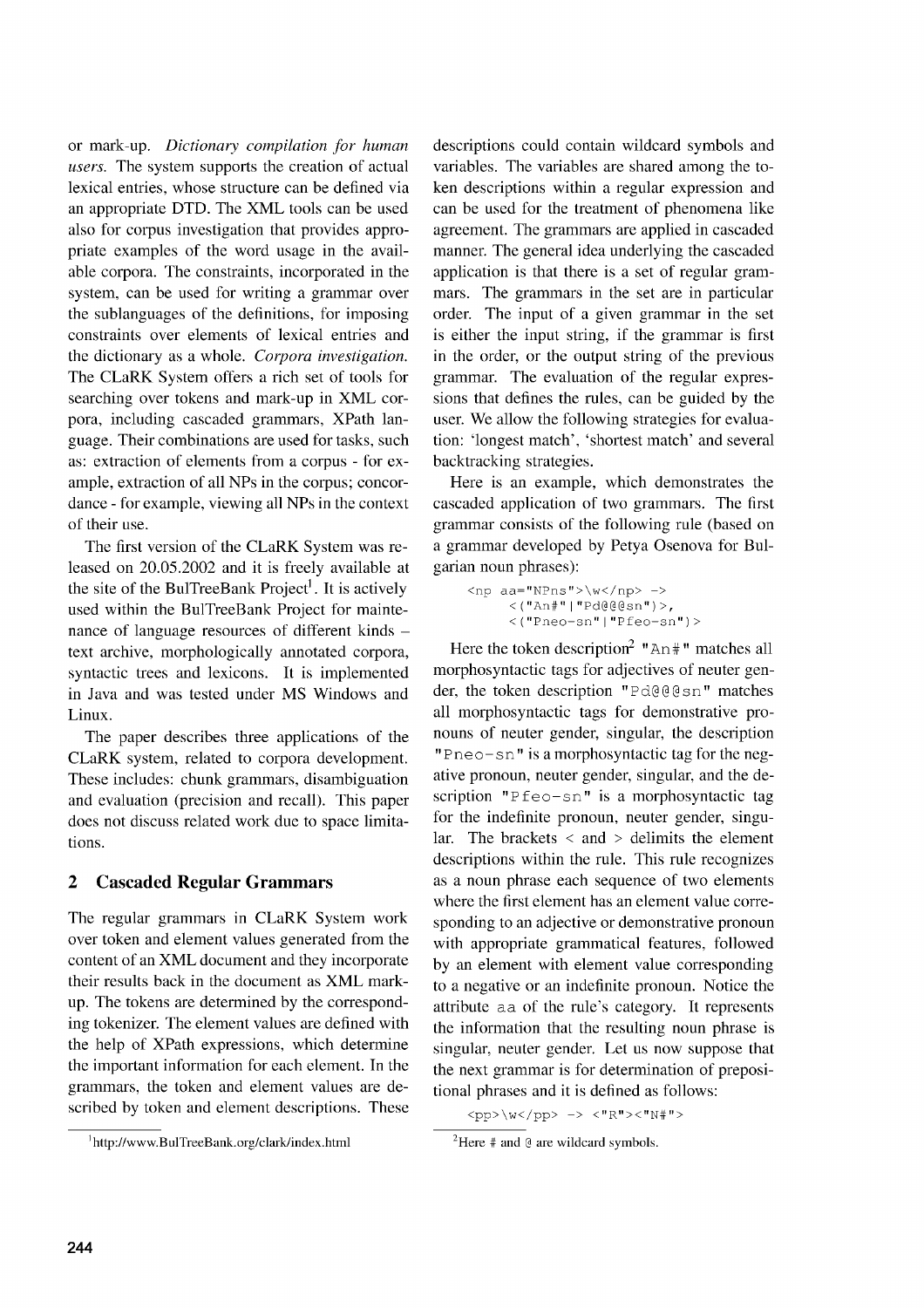where " $R$ " is the morphosyntactic tag for prepositions. Let us trace the application of the two grammars one after another on the following XML element:

```
<text>
  <w aa="R">s</w>
  <w aa="Ansd">golyamoto</w>
  <w aa="Pneo-sn">nisto</w>
\langle/text>
```
First, we define the element value for the elements with tag w by the XPath expression: **"attribute::aa".** Then the cascaded regular grammar processor calculates the input word for the first grammar: "<" "R" ">" "<" "Ansd" ">" "<" "Pneo-sn" ">". Then the first grammar is applied on this input words and it recognizes the last two elements as a noun phrase. This results in two actions: first, the markup of the rule is incorporated into the original XML document:

```
<text>
  <w aa="R">s</w>
  <np aa="NPns"›
      <w aa="Ansd">golyamoto</w>
      <w aa="Pneo-sn">nisto</w>
  \langlenp>
\langle/text>
```
Second, the element value for the new element <np> is calculated and it is substituted in the input word of the first grammar and in this way the input word for the second grammar is constructed: "<" " $R$ " " $>$ " " $<$ " " $NPns$ " " $>$ ". Then the second grammar is applied on this word and the result is incorporated in the XML document:

```
<text>
   <pp>
      \langle w \rangle aa="R">s\langle w \rangle<np aa="NPns"›
            <w aa="Ansd">golyamoto</w>
            <w aa="Pneo-sn">nisto</w>
       \langle/np>
  \langle/pp>
\langle/text>
```
Because the cascaded grammar consists of only these two grammars, the input word for the second grammar is not modified, but simply deleted.

The following rule demonstrates the usage of variables in a rule:

```
<np aa="NP&G&N">\w</np> ->
  (<"A&G&Nd">,<"A&G&Ni">*)?<"N@&G&Ni">
```
Here  $\&G$  and  $&N$  are variables for one symbol only and ensure the agreement on gender

and number. Additionally, there are variables for strings (denoted as  $\&\&N$ ). For each variable a set of constraints can be imposed via regular expres $sions<sup>3</sup>$ . Note that the variables are used also within the XML mark-up and their values will be incorporated within the document when this rule recognizes some word in the document.

## **3 Using Constraints for Manual and Automatic Disambiguation**

Here we demonstrate the constraints of type "Some Children". This kind of constraints deals with the content of some elements. They determine the existence of certain values within the content of these elements. A value can be a token or an XML mark-up and the actual value for an element can be determined by the context. Such a constraint works in the following way: first it determines to which elements in the document it is applicable (the conditions over the context of the nodes are expressed by an XPath expression), then for each such element in turn it determines which values (usually they also are pointed by an XPath expression) are allowed and checks whether in the content of the element some of these values are presented as a token or an XML mark-up. If there is such a value, then the constraint chooses the next element. If there is no such a value, then the constraint offers to the user a possibility to choose one of the allowed values for the element and the selected value is added to the content.

Within BulTreeBank, we use these constraints for manual disambiguation of morpho-syntactic tags of wordforms in the text. For each wordform we encode the appropriate morpho-syntactic information from the dictionary as two elements: <aa> element, which contains a list of morphosyntactic tags for the wordform separated by a semicolon, and  $\langle \text{t a} \rangle$  element, which contains the actual morpho-syntactic tag for this use of the wordform. The value of  $\langle \text{ta} \rangle$  element has to be among the values in the list presented in the element <aa> for the same wordform. "Some Children" constraints are very appropriate in this case. Using different conditions and filters on the values, we implemented and used more than 70

 $3$ In future work we envisage more complicated constraints to be implemented.